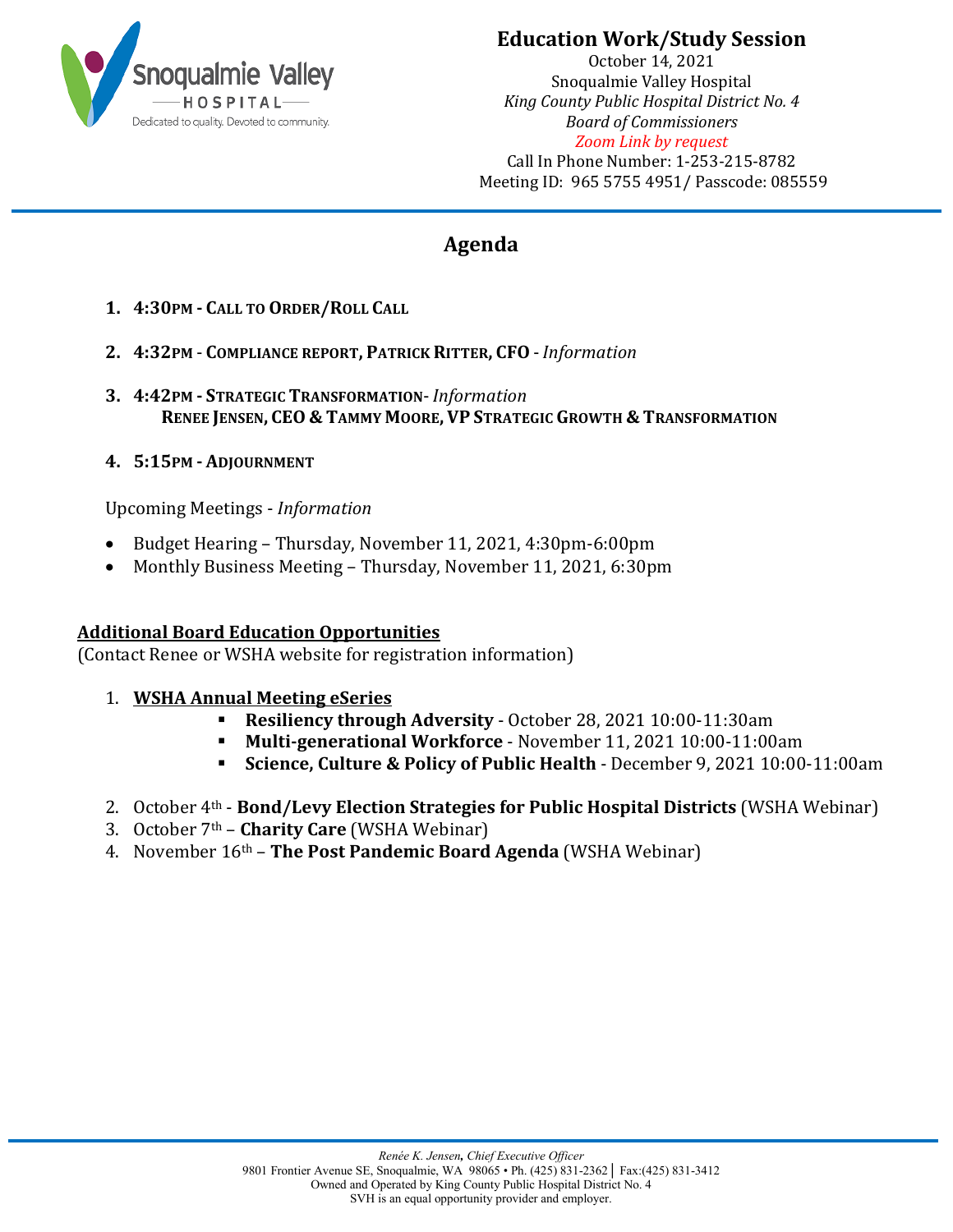|                   | Reported Incidents/  |                                                                                                      | <b>Disclosures</b> |
|-------------------|----------------------|------------------------------------------------------------------------------------------------------|--------------------|
| 2020              | <b>Date of Audit</b> | <b>Findings</b>                                                                                      | <b>Required</b>    |
| Cybersecurity     | $\mathbf 0$          |                                                                                                      |                    |
|                   |                      |                                                                                                      |                    |
|                   |                      | Limited PHI was released by Trubridge to another Trubride Client. Both entities are covered entities |                    |
| Hipaa             | 3/15/2021            | therefore not a reportable disclosure                                                                | 0                  |
|                   |                      | Patient name in subject line of Email to SVH employees. Covered Entity within scope of duties no     |                    |
|                   | 7/2/2021             | disclosure required                                                                                  |                    |
|                   |                      | PHI of wrong patient sent to outside provider. Both entities are covered entities therefore not a    |                    |
|                   | 8/19/2021            | reportable disclosure                                                                                |                    |
|                   |                      | PHI sent to wrong employee name in Email to SVH employees. Covered Entity within scope of duties     |                    |
|                   | 9/23/2021            | no disclosure required                                                                               |                    |
|                   |                      |                                                                                                      |                    |
| 340b              | 12/1/2021            | Scheduled audit for December                                                                         | 0                  |
|                   |                      |                                                                                                      |                    |
| <b>Stark</b>      | 0                    | 0                                                                                                    | 0                  |
|                   |                      |                                                                                                      |                    |
| Emtala            | 0                    | 0                                                                                                    | 0                  |
|                   |                      |                                                                                                      |                    |
| Antikickback      | 0                    | 0                                                                                                    | 0                  |
|                   |                      |                                                                                                      |                    |
| <b>OCR</b>        | $\mathbf 0$          |                                                                                                      | 0                  |
|                   |                      |                                                                                                      |                    |
| Financial Audit   | 5/26/2021            | 2020 Moss Adams audit no Findings                                                                    |                    |
|                   | 11/22/2021           | State Auditor will review 2020 Financial Audit                                                       |                    |
|                   | 11/15/2022           | Pre work for 2021 Moss Adams Audit                                                                   |                    |
|                   |                      |                                                                                                      |                    |
| <b>PRF Funds</b>  | 9/29/2021            | Phase 1 PRF reported to HHS. No PRF funds due back to HHS                                            |                    |
|                   |                      |                                                                                                      |                    |
| Med Staff         | $\mathbf 0$          | 0                                                                                                    | $\Omega$           |
|                   |                      |                                                                                                      |                    |
|                   |                      |                                                                                                      |                    |
|                   |                      | RHC Survey Complete 2 Conditional Findings Bi-Annual internal Survey, Emergency Prep Procedures      |                    |
| <b>RHC Survey</b> | 9/14/2021            | Plan of Correction to be submitted next week. Proof of Correction to be submitted in 45 Days         |                    |
|                   |                      |                                                                                                      |                    |
| DOH Survey        | 6/1/2021             | Plan of Correction for deficiencies was accepted on 7/12/2021.                                       |                    |
|                   |                      |                                                                                                      |                    |